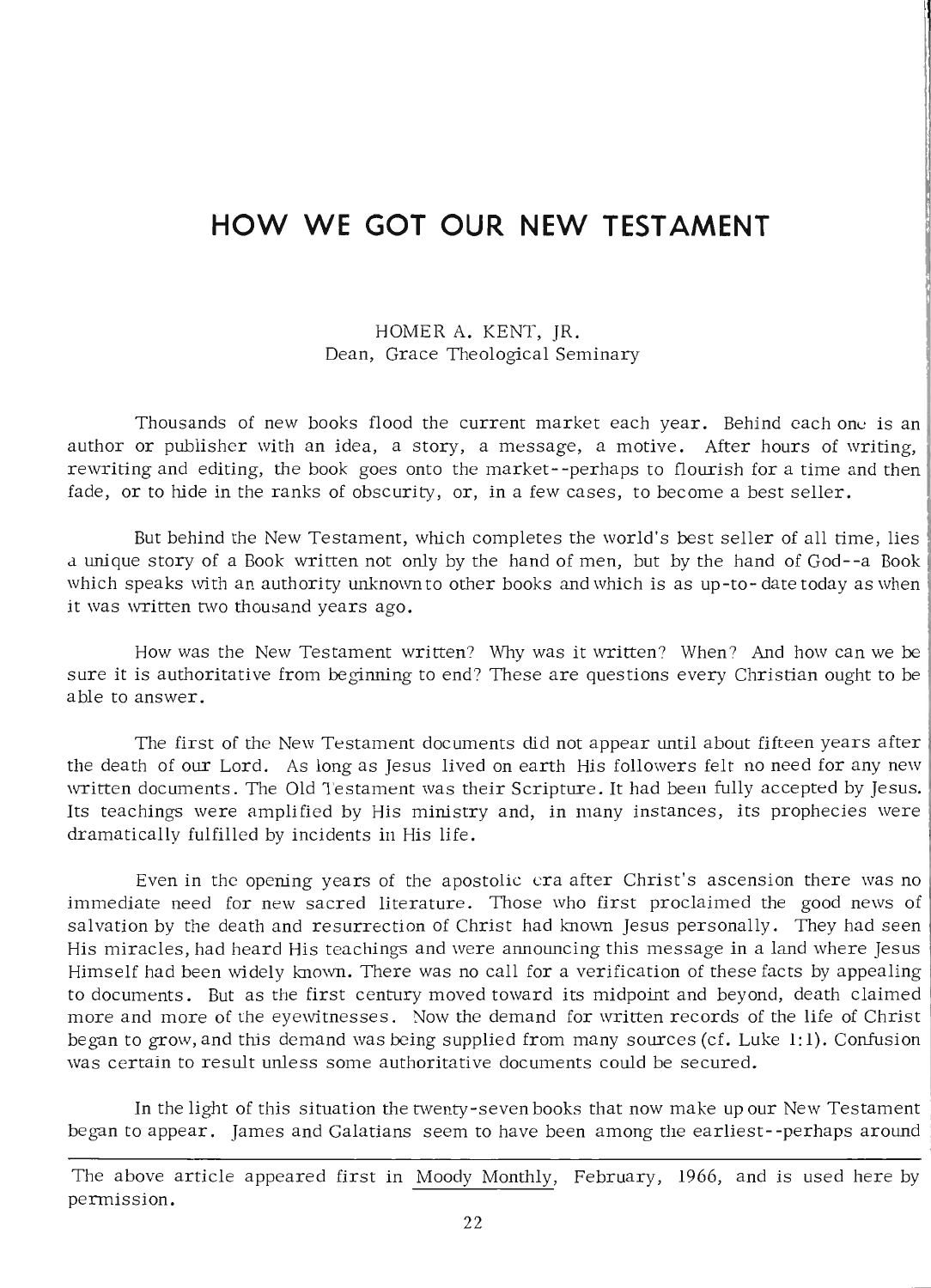$A, D$ , 45-50. Almost all were written within the first thirty years after the death and resurrection of Christ, although the Gospel of John and Revelation did not appear until somewhere around A. D. 90.

Eight or nine different men contributed to the New Testament. Four of them were apostles (Matthew, John, Peter, Paul). Two were half-brothers of Jesus (James, Jude). One was a Gentile and the second largest contributor in bulk to the New Testament (Luke, writer of Luke and Acts). Another was Mark, a companion of Peter and at various times an assistant to Paul, although he was not personally an apostle. The identity of one author is uncertain, although many in the early church accepted the epistle as Paul's (Epistle to the Hebrews).

From a mechanical standpoint, the making of a book in those times bore little resemblance to the perfected publishing techniques of today. Papyrus was the usual writing material of the first three centuries of the Christian era, and it is most likely that the original manuscripts of the various New Testament books took this form. The inner bark of the papyrus plant was split, with strips laid side by side and then a second layer placed crosswise upon them. These were moistened with water or glue, pressed and dried. Sheets were glued side by side and then rolled into the well-known scroll. A later development was the codex, in which the sheets were stacked and then sewed along the left edge, producing a form much like the modern book.

Did the New Testament writers know they were writing sacred Scriptures? It is commonly stated, especially by liberal critics, that the writers were conscious only of specific local needs and did not suppose that they were writing for all Christians, nor that their writings possessed the same sacred character as the Old Testament. These critics say that the sacredness of the documents was a much later concept imposed by a grateful church.

Such statements usually reflect an inadequate view of Biblical inspiration. In addition they ignore the testimony of the documents themselves.

Paul indicates that Luke's Gospel was regarded as Scripture, to be cited with the same authority as the Old Testament. In I Timothy 5: 18 he cites as "scripture" borh Deuteronomy 25:4 and Luke 10:7. This is all the more significant when we realize that Paul wrote his comment probably no more than five years after the writing of Luke.

Peter also refers to Paul's epistles as "scripture" and even suggests a collection of Paul's epistles (II Pet. 3: 15, 16) in existence. It is clear that the recognition of certain New Testament writings as inspired Scripture was not a gradual process but was understood well within the lifetime of the writers.

It also seems clear that the writers themselves possessed an awareness that they were spokesmen for God in a direct sense: "Which things we speak. . . in the words. . . which the Holy Ghost teacheth" (I Cor. 2:13). "For this we say unto you by the word of the Lord" (I Thess. 4: 15). Permeating their writings is an inner conviction that these documents are authoritative for the church because God Himself is their source.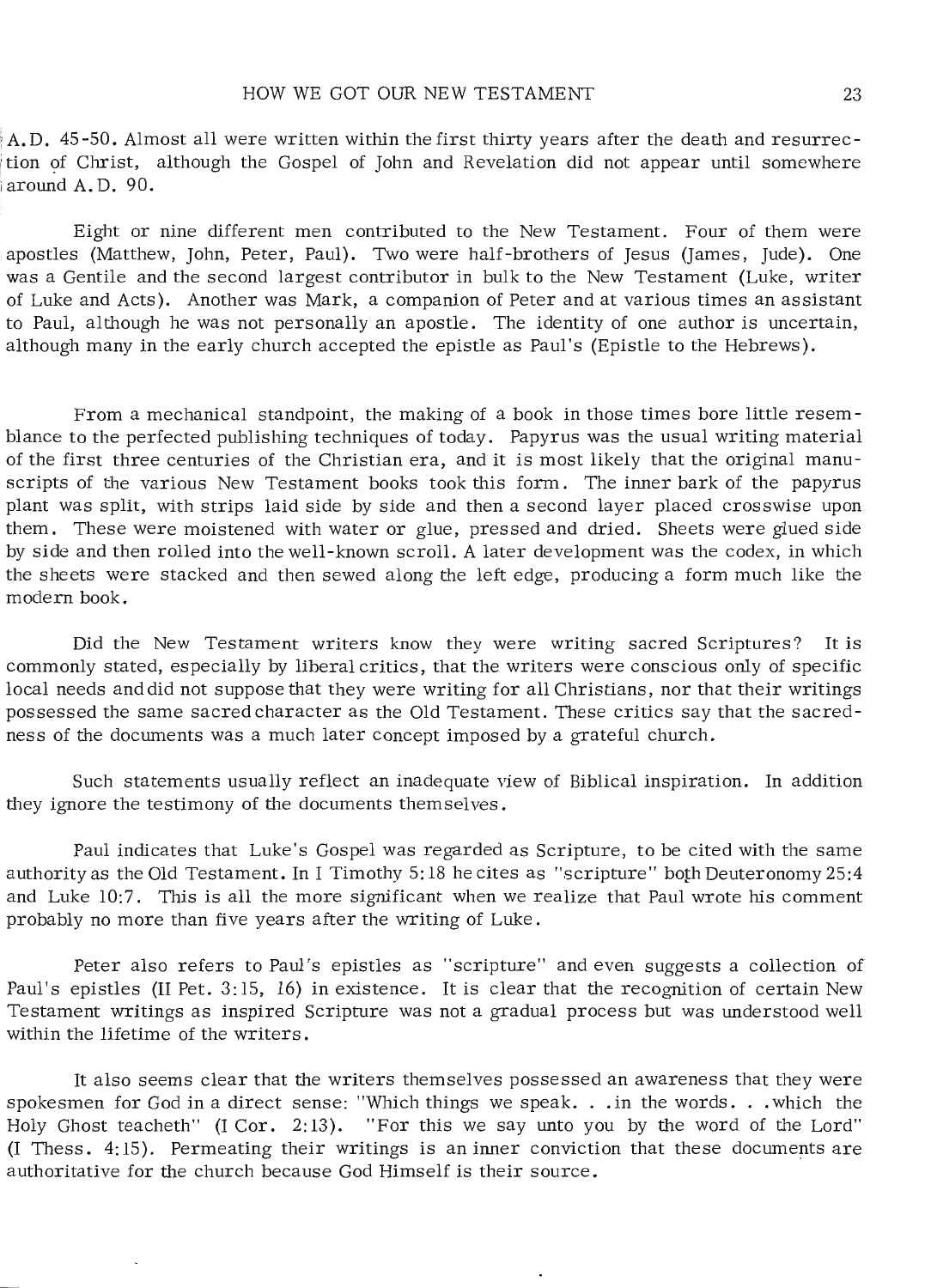## 24 GRACE JOURNAL

As the Christian era progressed it was inevitable that a variety of literature would soor. appear. Much of this Christian writing was entirely orthodox. But some was issued to promote special interests of heretical groups. Many of these documents were well-intentioned but factually inaccurate. Luke's Gospel (1:1-4) implies that the large body of literature on the life of Christ which was circulating in his day was fragmentary. Sooner or later the wheat would have to be distinguished from the chaff. The problem came into sharp focus when the heretic Marcion around A.D. 140 promulgated a list of only eleven books as Scripture (ten letters of Paul, and an edited Luke).

The church has applied the term "canon" to the list of books which are recognized as Scripture. The word itself means a straight rod, or reed, and developed the meaning of a "ruler." As applied to the New Testament, it came to designate those particular books which! were recognized as providing the norms and standards for the church and thus were to be regarded as authoritative Scripture.

Who decided which books belonged to the canon? Many have the idea that the church or its leaders took some official action which accorded canonical status to our twenty-seven books. However, the earliest decree of any church council regarding the complete canon was made at the Council of Hippo in A.D. 393 (and was repeated by the third Council of Carthage in A.D. 397).

~

The wording of this resolution is significant: "Besides the canonical Scriptures, nothing shall be read in the church under the title of 'divine writings.' The canonical books are...." (both Old and New Testament books are listed). Now it is clear that this council did not in any sense create the canon. Rather, the statement assumes that the canon already existed and was recognized, and the council merely confirmed the prevailing opinion of the churches. This conciliar decree made no innovation.

Nearly three hundred years before the Council of Hippo, Clement of Rome wrote a letter to the church in Corinth, A.D. 96. In it he frequently cited the canonical writings of Paul, Matthew and perhaps some others to reinforce his argument. It is important to note that he shows no like concern for any writings other than our New Testament books, even though there were such in existence. The tenor of Clement's writing shows his recognition of one series of books which was valued similarly to the Old Testament.

In A. D. 367 Athanasius, bishop of Alexandria, listedas canonical books the same twentyseven which we know. Yet his list was not a new pronouncement. Thus prior to any official council, the church was well aware of a canon of Scripture.

We must conclude that recognition of the canon was the experience of the church as a whole, virtually from the time of the writers and their first readers. The same Spirit who inspired the writers also quickened the sensitivity of the readers to recognize a unique authority attached to this particular series of books.

How did the church recognize the canon? It is true theologically that only those writings which were inspired of God were to be regarded as Scripture. But how was this feature to be detected? It seems assured from the records of early church leaders that apostolic authority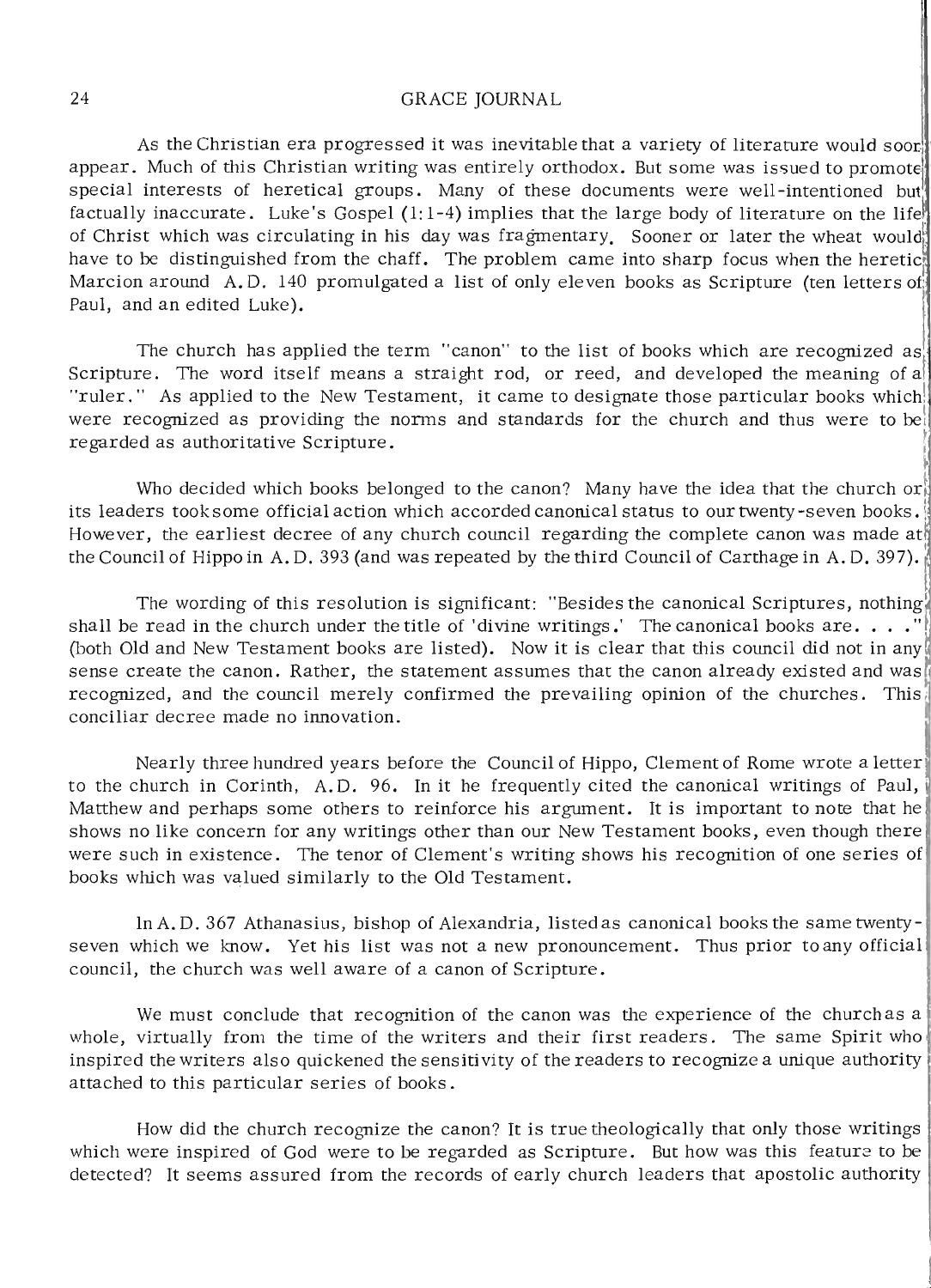was the chief criterion. Those New Testament books written by men who were not apostles were accordedapostolic authority because their authors were companions of the apostles. Mark was regarded as Peter's protege, Luke as Paul's associate, James and Jude as members of the apostolic circle at Jerusalem.

That apostolic authority was a valid test is assured from the statements of Christ Himself who said to the Twelve: "But the Comforter, which is the Holy Ghost, whom the Father will send in my name, he shall teach you all things, and bring all things to your remembrance, whatsoever I have said to you" (John 14:26). "Ye also shall bear witness, because ye have been with me from the beginning" (John 15:27). "Howbeit when he, the Spirit of truth, is come, he will guide you into all truth. . . and he will show you things to come" (John 16:13).

Other tests of canonicity were sometimes appealed to, such as the use of the books in all geographical areas of the church. The criterion was especially helpful for such writings as Philemon and  $\Pi$  and  $\Pi$  John. Whether a book was spiritually edifying and consistent in doctrine with the Old Testament and other New Testament writings were also factors considered.

By the end of the fourth century there was no further debate over the limits of the canon in the Western church. In the East a few books were still debated for another century, but eventually all major segments of the church agreed on our twenty-seven books.

Some may ask whether we possess the true text of the New Testament, granted that the twenty-seven books are the right ones. This is a problem because none of the autographs still exist and all handcopied documents are subject to errors from human frailty.

The materials for ascertaining the actual text are found in three sources. First, and most important are the Greek manuscripts which contain the New Testament in the language in which it was written. There are over four thousand of these, some of them fragmentary, but many containing the entire New Testament. The oldest one of all is Papyrus 52, a scrap two and a half by three and a half inches containing a portion of John 18:31-33, 37-38, and dated around A. D. 125.

A second source of information is found in the translations of the text which were made early in the Christian era and are thus a reflection of what the Greek text was like very early in its existence. The versions most helpful are the Latin, the Syriac and the Coptic. The scholar must always be alert when considering evidence from the versions whether the variant reading is only a free translation or actually reflects a different Greek text.

The third source is foundin the writings of the ancient Church Fathers who often quoted New Testament passages in their writings. Thus we are given information as to what kind of text was current in a certain part of the church andata given time. One must beware, however, of quotations which have been rather loosely rendered, perhaps from a faulty memory.

When the evidence from the above sources is compared, a grouping into families is  $pos$ sible. Scholars today have been able to distinguish four or five text-types by this method. Alexandrian, Western, Byzantine, Syriac and perhaps Caesarean are recognized by scholars